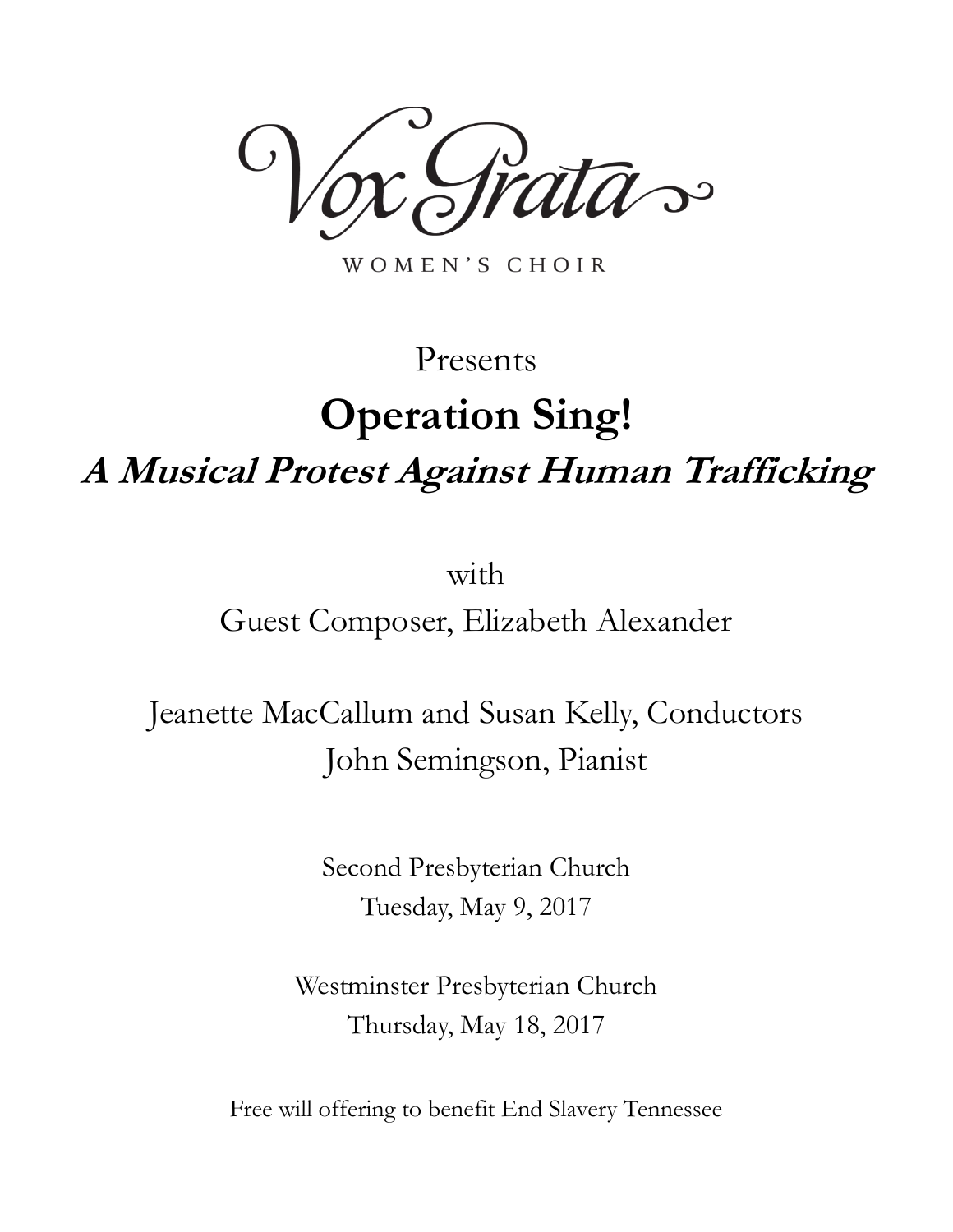## **Operation Sing!**

Please silence all cell phones and pagers for the duration of the program.

## **Confronting the Problem**

**I Cannot Dance, O Lord from Songs of Meditation** Stephen Paulus

**Out of the Morning Course Course 1 and 2 and 2 and 3 and 3 and 3 and 3 and 3 and 3 and 4 and 4 and 4 and 4 and 4 and 4 and 4 and 4 and 4 and 4 and 4 and 4 and 4 and 4 and 4 and 4 and 4 and 4 and 4 and 4 and 4 and 4 and 4** 

**Reasons for the Perpetuation of Slavery** Elizabeth Alexander *Anna Horne, Elizabeth Stroud, Erica Scaramuzza and Annabelle Absar, soloists*

## **Remarks and Survivor Testimonial** End Slavery Tennessee

## **Our Response**

| <b>Sometimes I Feel Like a Motherless Child</b> |  |
|-------------------------------------------------|--|
| Nancy Williams-Nettles, soloist                 |  |

**Even When He Is Silent** Kim André Arnesen *We dedicate this song to the women served by End Slavery Tennessee*

**I Dream a World** Joan Szymko

**Song of Ezekiel** Michael Torke

Spiritual/arr. Rosephanye Powell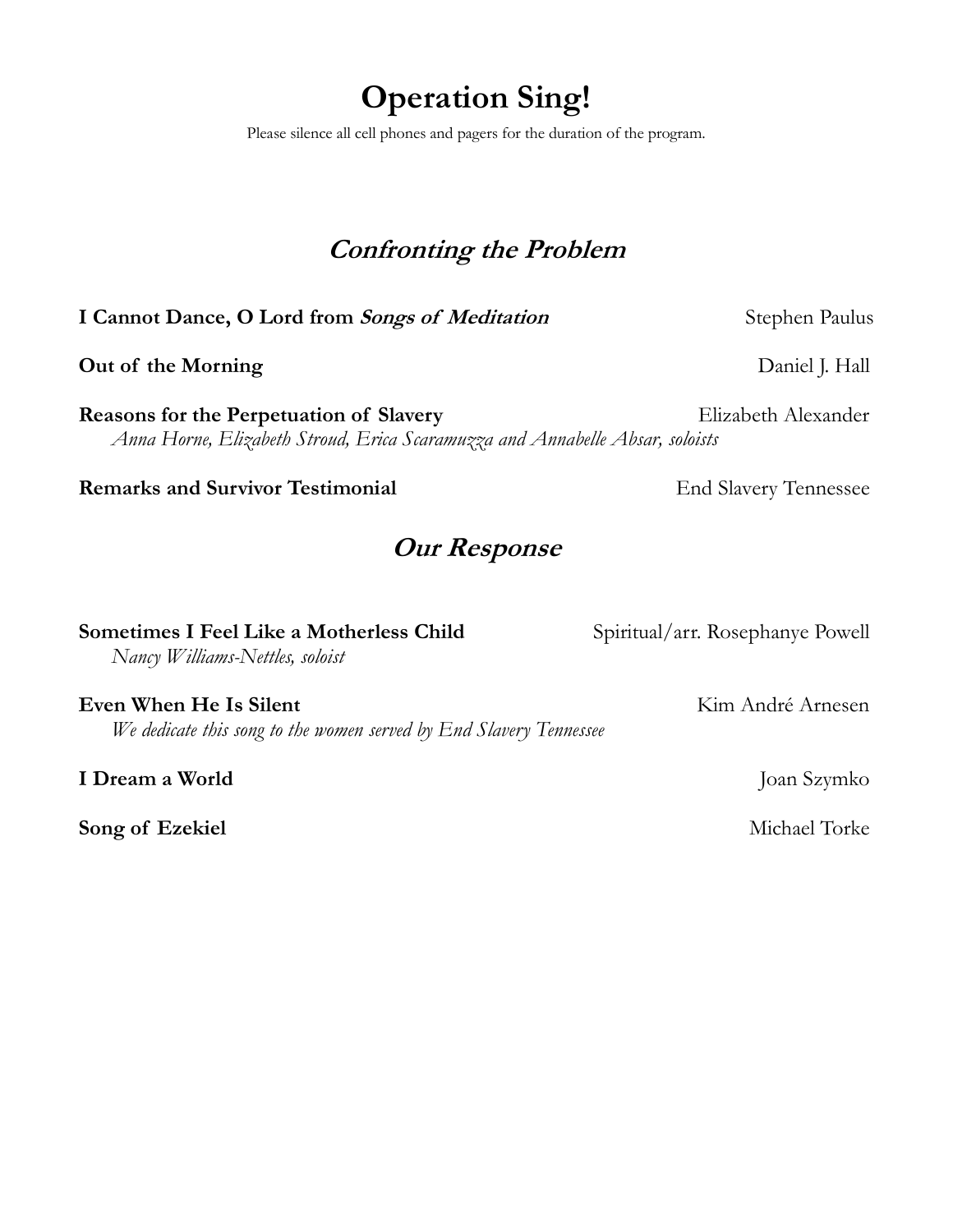## **Vox Grata Women's Choir**

#### **Soprano 1**

Hannah Baisley Catherine Birdsong Broyles Brianna Daugherty Anna Horne Anne Louise Jones Aimee Moiso Diana Neely Libby Skolnik Leigh Sutherland Sharon Warfield

#### **Soprano 2**

Jan Allison Jennifer Barnes Emily Beavers Lisa Benton Katy Ferrell Susan Kelly Tracy Monaghan Anne Reever-Osborne Jenna Payne Erica Scaramuzza Elizabeth Stroud

## **Alto 1**

Annabelle Absar Julie Birdsong Kelly Christie Colleen Halfmann Jane-Coleman Harbison Amy Kadish Jane Kirchner Suzie Lane Mary Louise McCullough Rosie Smith

### **Alto 2**

Carol Callaway-Lane Sylvia Leins Denise Linn Caitlyn Lovell Jeanette MacCallum Linda McFadyen-Ketchum Mareike Sattler Nancy Williams-Nettles

**Jeanette MacCallum** is the Director of Music Ministries at Second Presbyterian Church in Nashville, TN and founder and Artistic Director of *Vox Grata.* She previously served as an Adjunct Professor in music theory and history at Belmont and Lipscomb Universities. In addition, she served as the Director of Choral Activities at Saint Cecilia Academy in Nashville, TN, from 2002 to 2012, where she conducted various ensembles and taught AP Music Theory. During her tenure at Saint Cecilia, the Advanced Choir received superior ratings at all regional and state adjudication festivals in which it participated. In addition, the St. Cecilia Advanced Choir performed at ACDA and TMEA state conferences. Mrs. MacCallum led the St. Cecilia Choir on performance tours to Carnegie Hall, Canada and Italy. In 2007, the Saint Cecilia Choir performed by invitation at the *Ospedale della Pietà* and the *Ospedale dei Derelitti* in Venice. Her students earned positions in numerous All-State and ACDA Honor Choirs.

Reared in Princeton, New Jersey, Mrs. MacCallum's passion for choral music began as a member of the distinguished Princeton High School Choir. She received her musical education at the Eastman School of Music and Belmont University, and received the Master of Church Music degree from Belmont. A frequent adjudicator and clinician, Mrs. MacCallum has directed choirs at the Blair School of Music at Vanderbilt University, as well as at Westminster Presbyterian Church in Nashville, TN. She is the President-Elect for Tennessee ACDA and has served as the Tennessee Chair for Women's Choir Repertoire and Standards. Mrs. MacCallum is the Past President and Treasurer of the Middle Tennessee Vocal Association. She is also the author of *"The Sacred Choral Works of the Venetian Ospedali,"* published by GIA in *"Conducting Women's Choirs: Strategies for Success,"* Debra Spurgeon, Editor and Compiler (2012).

**Dr. Susan Kelly** was recently appointed Assistant Professor of Music/Choral Director at Tennessee State University. She directs the University Choir and Meistersingers, teaches classes in Music Education and Conducting, and teaches Applied Voice. Aside from her work at TSU, Susan is the associate conductor for the Vox Grata Women's Choir, and serves as a soprano section leader at Westminster Presbyterian Church. Additionally, she sings soprano with the Tennessee Chamber Chorus, a professional choir based in East Tennessee.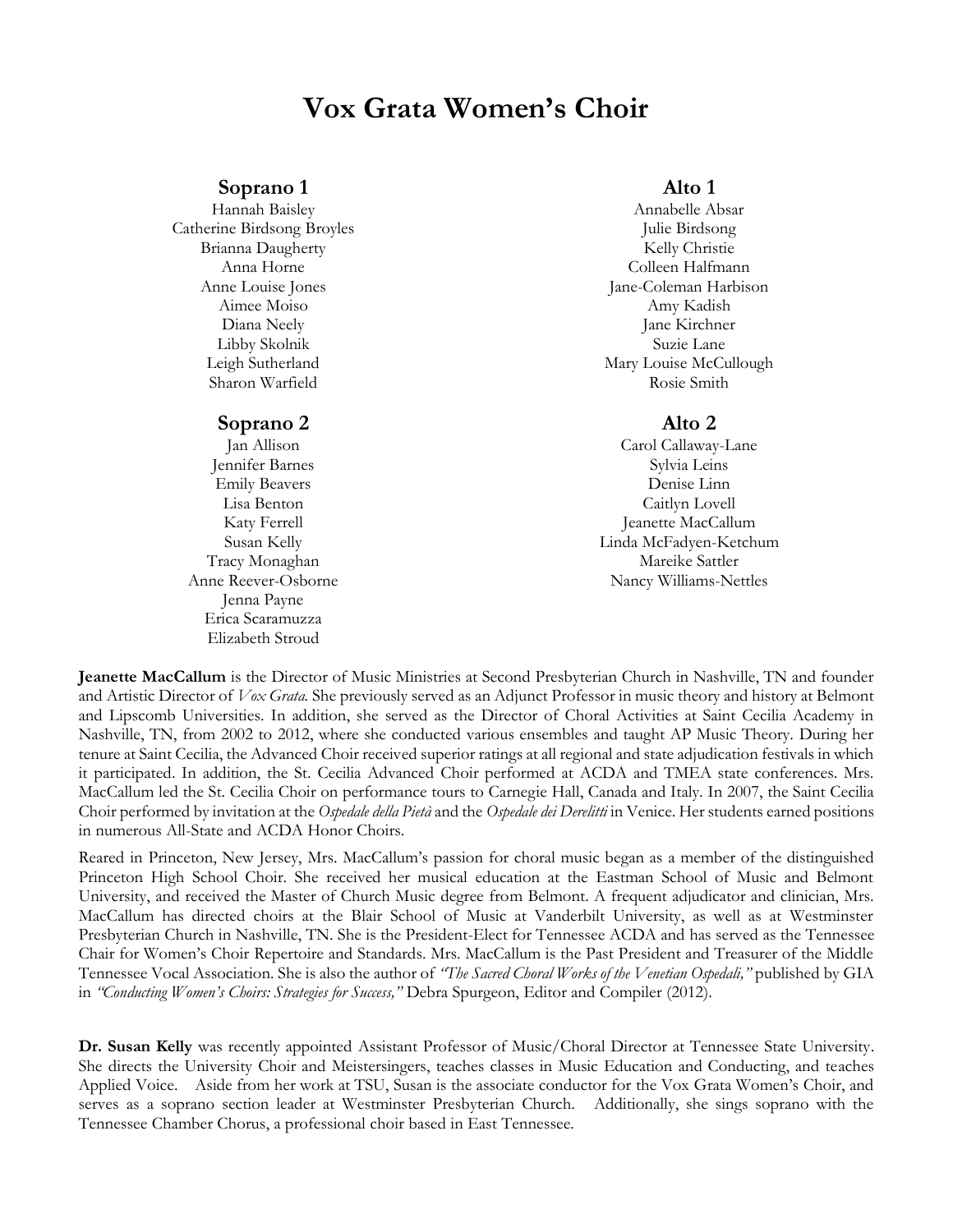Before coming to Tennessee State University, Dr. Kelly taught at Abington Heights High School in Clarks Summit, Pennsylvania, where she directed the 120-voice Concert Choir, the Women's Ensemble, the Men's Ensemble, and served as music director for the musical. She was also the director of the Cantare Choir of The Choral Society of Northeast Pennsylvania, a community high school women's ensemble that performed at both state ACDA and PMEA conferences. She also served as the Director of Music at First Presbyterian Church of Clarks Summit, and sang soprano with The Lyric Consort, an eight-voice vocal ensemble.

Susan holds undergraduate degrees in Music Education and English Education from Wilkes University, a Master of Music degree in Vocal Performance and Choral Conducting from Temple University, and a Doctor of Musical Arts degree in Choral Conducting from the University of South Carolina. Prior to her move to TSU, Susan was active in both PMEA, in which she served as Choral Coordinator of District 9, and ACDA, in which she served as President-Elect Designate of ACDA-PA. Currently she is serving as the Ensemble-Specific Repertoire and Resources Chair for ACDA-TN.

**Dr. John W. Semingson** serves as Accompanist for Vox Grata Women's Choir. Since 2001, John has served as the Director of Music Ministries for Westminster Presbyterian Church – Nashville, where he oversees a multi-faceted music program of nine choirs involving over 200 children, youth, and adults. John holds the Doctor of Musical Arts degree in choral conducting, the Master of Church Music in both conducting and organ, and the Bachelor of Music in organ performance. He has conducted and/or served as an accompanist for church, community, and university choirs in Illinois, New Jersey, North Carolina, and Tennessee over the past 30 years.

## **Mission of Vox Grata**

Vox Grata is comprised of joyful women who, out of gratitude for the fullness of their own lives, possess a desire to sing together for the benefit of others. The group performs repertoire that expresses a uniquely feminine spirit, especially works that promote the best interests of women in society. Vox Grata sings concert programs that directly benefit the needs of women in the Nashville community. Vox Grata is a 501(c)(3) nonprofit, tax-exempt organization.

To be added to our mailing list, for information about supporting Vox Grata or to find out about auditions and upcoming events, please visit our website at [www.voxgrata.com,](http://www.voxgrata.com/) or visit our Facebook page at [https://www.facebook.com/VoxGrata.](https://www.facebook.com/VoxGrata)

100% of the contributions received at this program will benefit End Slavery Tennessee whose mission is to promote healing of human trafficking survivors and strategically confront slavery in our state. All donations to End Slavery Tennessee are tax-deductible.

## **Special Thanks**

**Vox Grata Board of Directors** – Sallie Bailey, St. Clair Blue, Kelly Christie, Karen Weir, Sylvia Leins, Susan Hassell, Laurie Cooper, Jennie Renwick, Jane Kirchner, Linda Koon, Doug MacCallum, Jeanette MacCallum, and Franco Scaramuzza **Kevin Edlin**, audio engineer **Nolan Huizenga and Joe DeBusk,** AV and sound reinforcement **Ian Petty,** website design **Jeff Davidson**, videography **Franco Scaramuzza and threeseventwo creative media,** graphic design **Rev. Dr. Mary Louise McCullough**, Pastor, Second Presbyterian Church **Dr. John Semingson**, Director of Music Ministries, Westminster Presbyterian Church **Second Presbyterian Church**

**Westminster Presbyterian Church**

## **Save the Date**

**Thursday, November 9, 2017** – Vox Grata presents its fall concert to benefit The Mary Parrish Center for Victims of Domestic and Sexual Violence, Westminster Presbyterian Church, Nashville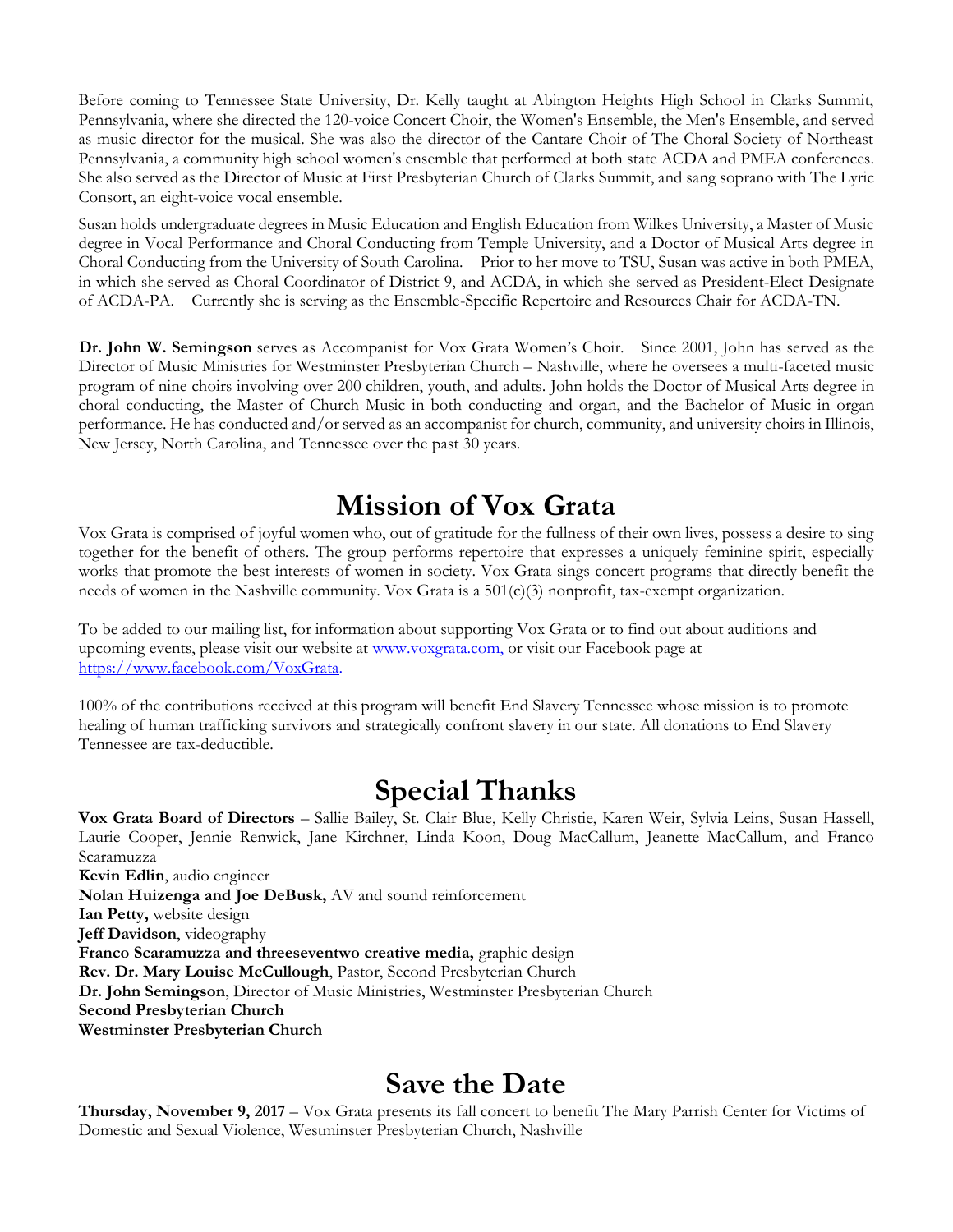## **Texts and Translations Confronting the Problem**

## **I Cannot Dance, O Lord**

I cannot dance, O Lord, unless you lead me. If you wish me to leap joyfully, let me see you dance and sing! Then I will leap into love, and from love into knowledge, and from knowledge into the harvest – that sweetest fruit beyond human sense. There I will stay with you, whirling. --Mechtild of Magdeburg (13<sup>th</sup> century)

## **Out of the Morning**

Will there really be a "Morning"? Is there such a thing as "Day"? Could I see it from the mountains if I were as tall as they?

Has it feet like Water lilies? Has it feathers like a Bird? Is it brought from famous countries of which I have never heard?

Oh some Scholar! Oh some Sailor! Oh some Wise Men from the skies! Please to tell a little Pilgrim Where the place called "Morning" lies! --Emily Dickinson (1830-1886)

## **Reasons for the Perpetuation of Slavery**

## **1. The Sheer Possibility in the First Place**

The sheer possibility in the first place. Unstoppable wanting. Wanting the unstoppable. The need for cultivation. The cultivation of need. Hard choices. Easy outs. High hopes. Slippery slopes.

The allure of order. The desire to acquire. Classes of people. People of class. The gain of capital. Capital gains. The persistent perception of greener grass.

The justification of pride. The pride of ownership. The ownership of justice.

The tidiness of titles. The convenience of caste. Distributions of wealth. A wealth of distributions.

The price of cotton. The price of rice. The price of sugar. The price of gold. The price of oranges. The price of tomatoes.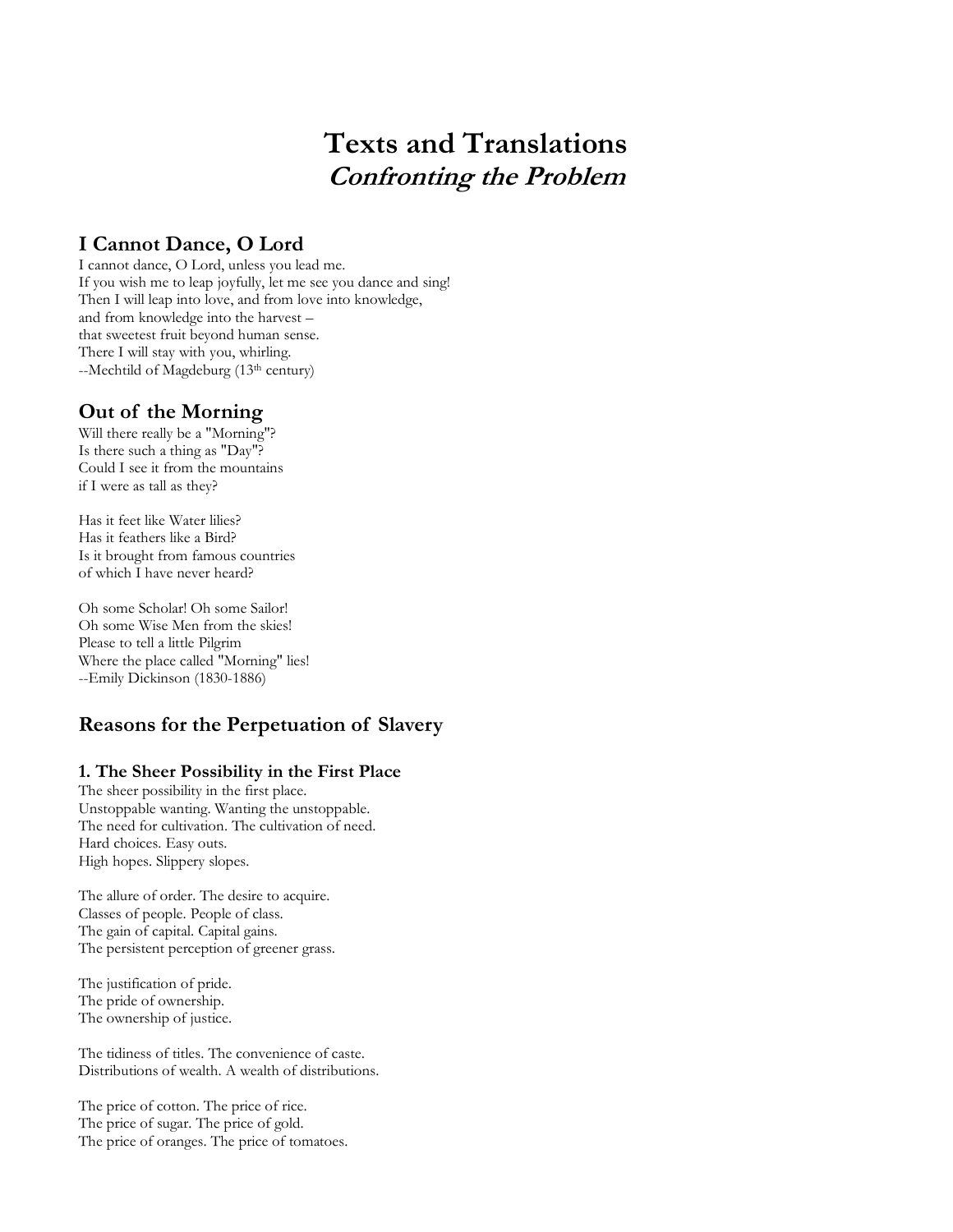The price of keeping the prices low.

The price of beauty. The price of toys. The price of plenty. The price of more. The price of a hit. The price of a life. The price of liberty. The price of anything.

The desire for a fix. The fixation on race. The race towards civilization. The civilization of desire.

Chains of command. The commands of corruption. The corruption of language. The language of chains.

Classification, misinformation, Globalization, collaboration, Accumulation, calculation, Rationalizations.

#### **2. The Existence of Endless Prepositional Possibilities**

As a short-term solution, in the interest of progress, 'til my head's above the water, 'til my feet are on the ground, for the good of the nation, for the company, for my family, despite a few misgivings at the present time. By hook or crook, behind closed doors, beyond our borders as a very last resort, between you and me, beyond my control, on the cheap, on the sly, with my back against the wall, out of sight, out of mind, out of my hands, under the radar, under the gun, under the table, around the law, in for a penny, in for a pound, in for a lifetime just this once.

#### **3. An Unexamined Life**

Longings for chocolate, palaces, pyramids, flowers in the winter, rubber and rum. What people will do for a little black dress, a hand with the children, a carpet, a kiss, an immaculate house, an unexamined life.

The price of cotton. The price of rice. The price of sugar. The price of gold. The price of oranges. The price of tomatoes. The price of keeping the prices low.

Looms of fingers. Fields of hands. Chests of organs. Pounds of flesh. Platters of thighs. Legions of legs. Rivers of blood. Heavings of hearts. Batteries of arms and backs and shoulders.

Business, pleasure, labor, leisure, backers, buyers, brokers, liars, winners, losers, dealers, users, borrowers, lenders, traders, vendors, profits, losses, owners, bosses.

People of means. The means to an end. Unheeded rumors. Eager consumers. --Elizabeth Alexander (b. 1962)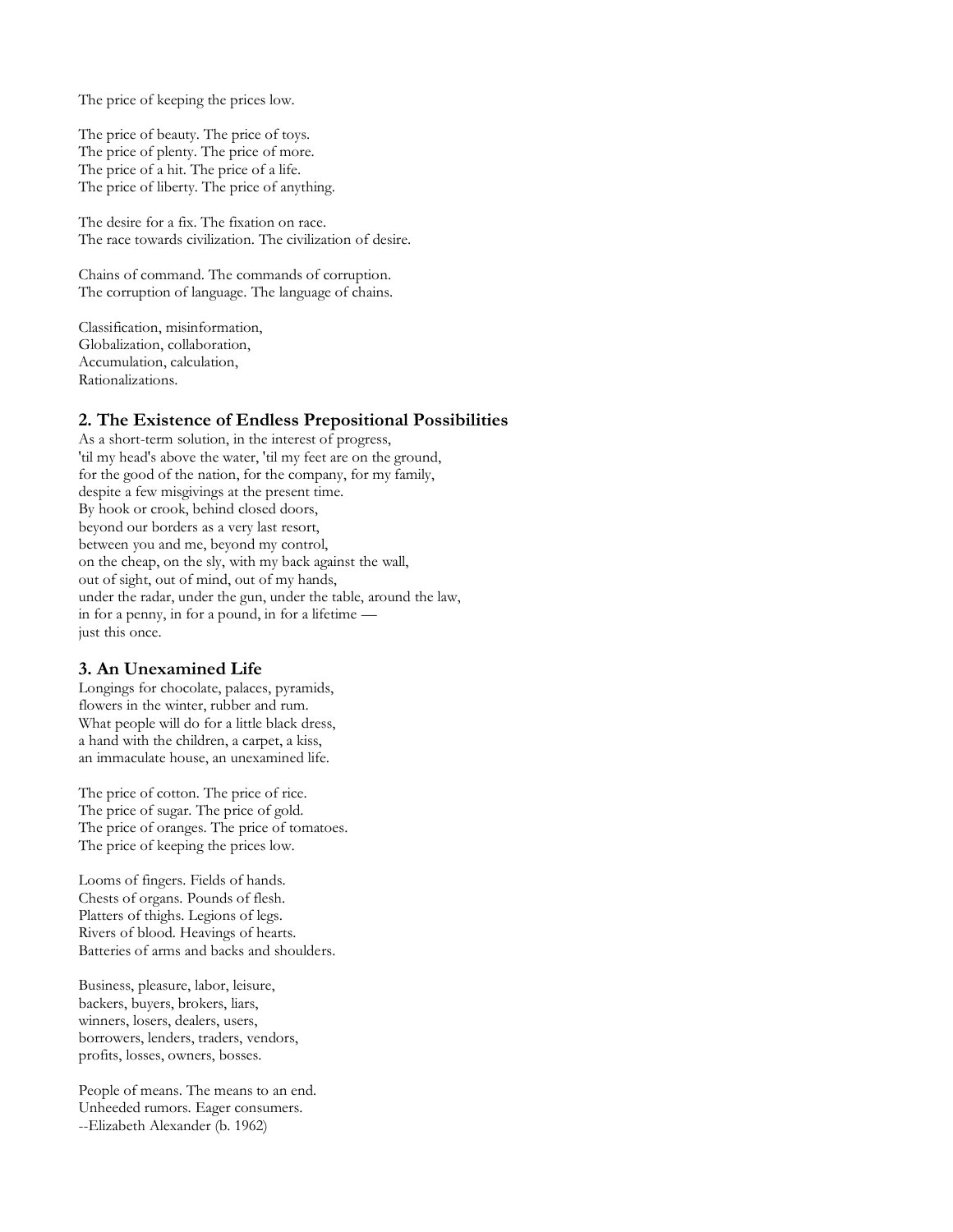## **Our Response**

## **Sometimes I Feel Like a Motherless Child**

Sometimes I feel like a motherless child, a long ways from home (true believer)! Sometimes I feel like I'm almost gone, way off in the heavenly land (true believer)! *Bokaya kayakaya* (something terrible has happened); *Nu wo vinowo* (something has happened to mothers). Amen.

## **Even When He Is Silent**

I believe in the sun, even when it's not shining. I believe in love, even when I feel it not. I believe in God, even when he is silent.

## **I Dream a World**

I dream a world where man no other man will scorn, where love will bless the earth and peace its paths adorn. I dream a world where all will know sweet freedom's way, where greed no longer saps the soul nor avarice blights our day. A world I dream where black or white, whatever race you be, will share the bounties of the earth and every man is free. I dream a world where wretchedness will hang its head and joy, like a pearl, attends the needs of all- of such I dream, my world! --Langston Hughes (1902-1967)

## **Song of Ezekiel**

And all the trees of the field shall know that I, the Lord, bring low the high tree, lift high the lowly tree, wither up the green tree, and make the withered tree bloom.

As I, the Lord, have spoken, so will I do.

I, too, will take the crest of the cedar, from its topmost branches, tear off a tender shoot, and plant it on a high and lofty mountain; on the mountain heights of Israel I will plant it.

It shall put forth branches and bear fruit, and become a majestic cedar. Birds of every kind shall dwell beneath it, every winged thing in the shade of its boughs.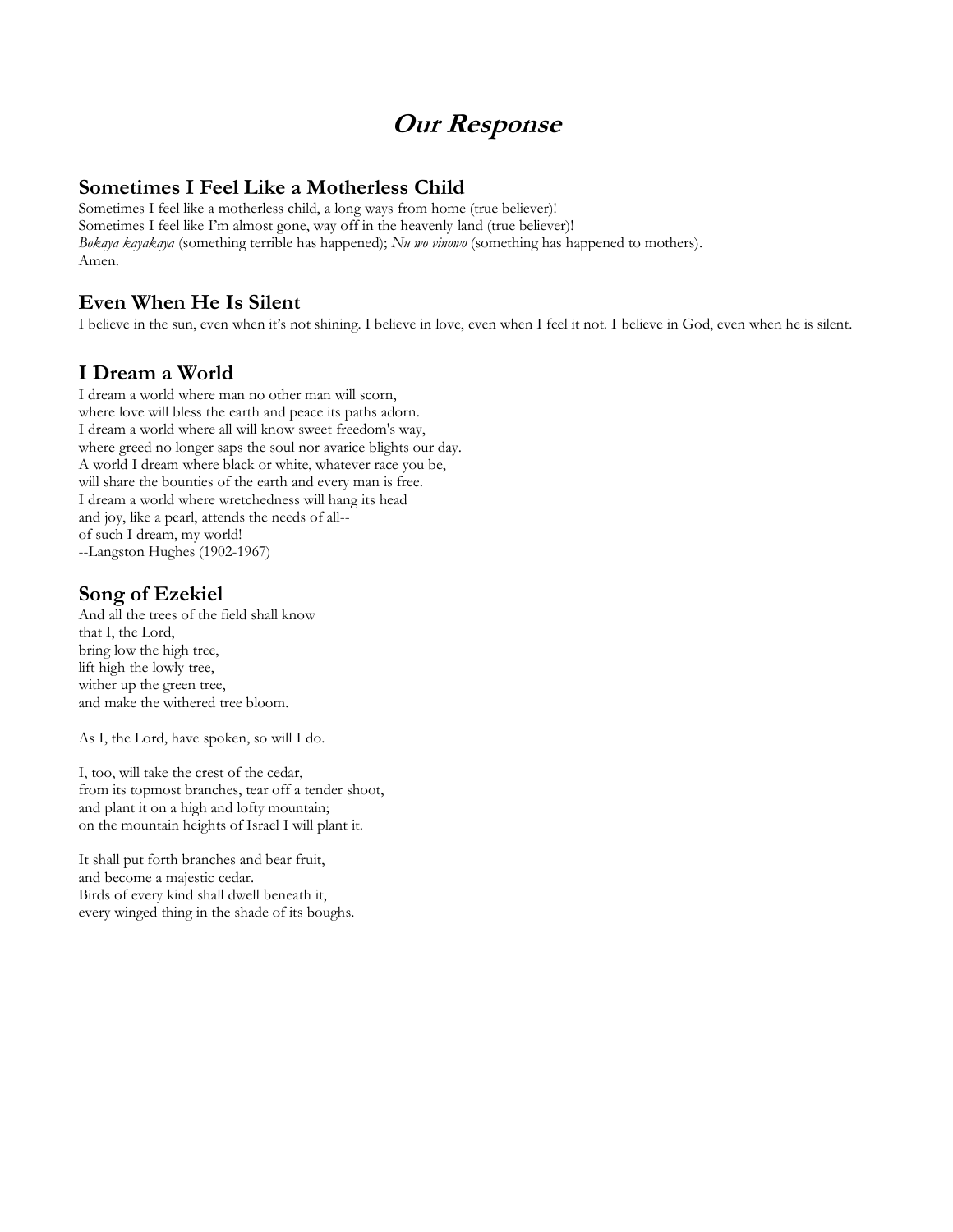## **Program Notes**

### **I Cannot Dance, O Lord from** *Songs of Meditation* **<b>Stephen Paulus** Stephen Paulus

*I Cannot Dance, O Lord* was composed by Stephen Paulus, who passed away on October 19, 2014, at the age of 65, after suffering a debilitating stroke. Raised in Minnesota from age two, Paulus studied piano in his youth and later earned a doctorate degree in composition from the University of Minnesota, where his teachers included Dominick Argento. While a doctoral student in 1973, Paulus, ever a supporter of the music and careers of his colleagues, cofounded the American Composers Forum, still the largest composer-advocacy organization in the United States. His music has been described by critics as rugged, angular, lyrical, lean, rhythmically aggressive, original, often gorgeous, moving, and uniquely American. *I Cannot Dance, O Lord* comes from *The Songs of Meditation*, a set of pieces for female chorus.

**Out of the Morning** Daniel J. Hall

*Out of the Morning* was written for Phillip Swan and the University of Miami Women's Chorale and premiered by them in 2002.

There are times in our lives when we feel small and we wonder what the future holds. Even the most basic knowledge of Emily Dickinson's life will reveal that she was no stranger to such sentiment. *Out of the Morning* is a simple yet fervent plea for guidance.

Daniel J. Hall (born 1971) is Director of Choral Activities and Assistant Professor of Music at Ohio University in Athens, Ohio. (Notes by the publisher)

#### **Reasons for the Perpetuation of Slavery and Subsetime Slavery Elizabeth Alexander**

Composer's Introductory Words at Premiere Performance Lawrence University, May 28, 2010

*Reasons* is a song about slavery, but it is not a song about American slavery. Although my initial interest in slavery grew from my childhood in the Carolinas, my family background, and my fathers's own interest in the Civil War, I soon discovered that I could not hope to understand the nature of slavery if I limited my research to the Antebellum South. Slavery has been with us since the beginning of recorded time; sometimes it seems like only the names and places have changed:

In centuries past slavery flourished on sugar plantations in Brazil, rubber plantations in the Belgian Congo, farms in pre-Industrial Europe, and the brothels of ancient Rome. Whereas today, slavery can be found on sugar plantations in the Dominican Republic, rubber plantations in Liberia, farms in Florida, and the brothels of Thailand — indeed in brothels all over the world.

In New York City, ownership of child beggars in the late 1800s has given way to ownership of sweatshop workers today.

In Columbia, slaves grow flowers, in India they weave carpets, and in the Ivory Coast they grow 40% of the chocolate in the world.

Of course, most of them are not called slaves. They are called guest workers, indentured servants, quota workers, migrant labor and apprentices. But these seductive synonyms for slavery are about as convincing as calling layoffs "corporate downsizing."

Our own participation in slavery is complicated now, and often hidden from us. To the extent that we buy countless consumer goods, including clothing, sugar, chocolate, orange juice, handicrafts and automobile tires, we enjoy the fruits of slavery, which are, first and foremost, low prices. To the extent that we resist passing laws requiring documentation of the source of consumer goods — and that proposed legislation is out there — we turn our heads and allow slavery to continue. While experts disagree about exactly how many slaves exist today — 27 million is a common estimate — they all agree that there are more slaves now than there have ever been, at any time.

Okay, here's where the shame and blame start to come forward — which is a natural tendency for compassionate human beings but let's not go there. It's not that shame and blame aren't warranted; it's just that they don't help our understanding of slavery, or help the situation itself.

Instead, I tried to approach the composition of *Reasons* with as much curiosity as I could muster, with the desire to really get at what drives humans to control other people in such as extreme way. Why do we seem to want more and more stuff, more and more security, more and more leisure? Why do we let low prices drive so many of our decisions? Why does the human race continually fail to live up to its own cherished ideals?

Over time, I've come to believe that slavery occurs simply because we ARE human. The tendencies and temptations which make slavery possible are rooted, sadly but truly, in the depths of every person's heart. An honest understanding of the reasons for the perpetuation of slavery comes not from fingerpointing, but from the willingness to see that the best and worst qualities we observe in ourselves and those we love sometimes do lead down a dark path that can end in human abuse.

For me, the most powerful lyrics in *Reasons* reflect those qualities which I recognize in myself — "the allure of order," "the pride of ownership," the persistent perception of greener grass," "high hopes," "slippery slopes," and my own longings for chocolate and a neat and tidy house. If I'm at all honest, I know I've taken convenient shortcuts in my life which fell far short of my own ethical convictions. If I can understand these desires and shortcomings in myself, and begin to see them with compassion — if I can say "Ah, this is part of what my species struggles with" — I maybe can arrive at a place where healing and change can start to happen.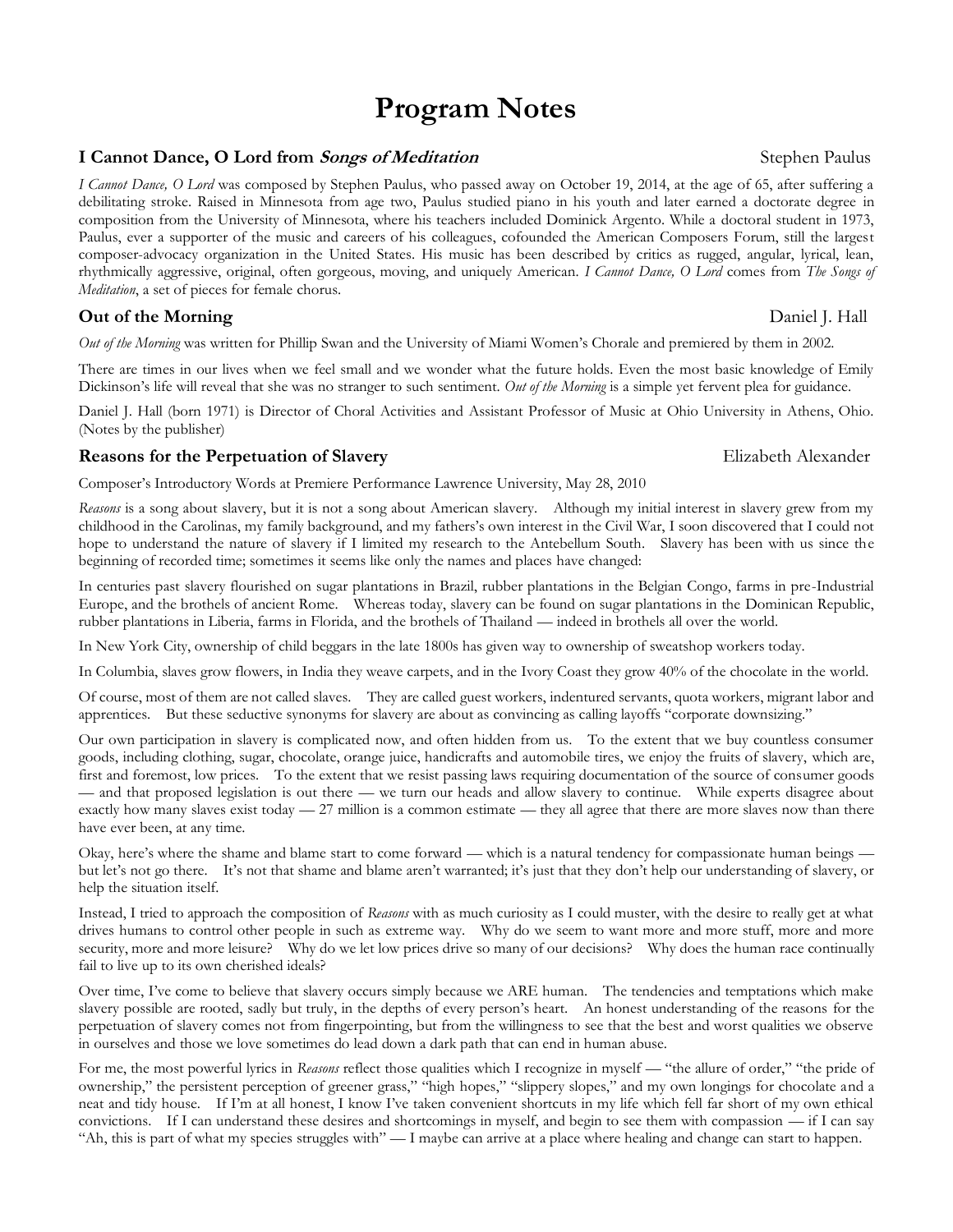### **Sometimes I Feel Like a Motherless Child Spiritual/arr. Rosephanye Powell**

Rosephanye Powell states: "In this arrangement, I sought to express the final moments of a slave who has been whipped and beaten at the hands of the slave owner or overseer, as his/her life ebbs away. The African words are translated 'something terrible has happened, something has happened to mothers.' As the slave drifts away to freedom (death), in the midst of his/her pain, memories of the motherland and of the mother who was sold away engulf the slave. The African words 'Bokayan nu wo vinowo' represent these painful memories. They also depict the African priests' drawing the slave's soul/spirit back to Africa through death. The lofty [Oo]'s of the first sopranos beginning at measure 24, paint musically the slave's longing to depart this world and soar to freedom/heaven. In measure 37, the slave's spirit is finally released from the slave's body and ascends to heaven–the homeland, and freedom. Measures 42-44, depict the African priests, hovering over the dead slave, delivering final rites in death, as the slave breathes his/her final breaths. Upon the "Amen," the slave through death finds peace, and returns to the homeland, heard in the picardy third (major chord)."

How audacious — the notion that by singing honest and compassionate songs together, we participate in a radical act of love. Not a blind love, but a love that is open-eyed and challenging. A love which can, every once in a while, change the course of history. This is the audacity with which I wrote this song, the audacity which leads singers to sing their most powerful songs, day after day,

### **Even When He Is Silent Kim André Arnesen**

again and again.

*Even When He Is Silent* was commissioned in 2011 by the St. Olaf Festival in Trondheim, Norway. It was composed in two versions one for women's choir and one for mixed choir. The text was found written on a wall at a concentration camp after World War II.

Kim André Arnesen (born 1980) grew up in Trondheim and sang in the Nidaros Cathedral Boys' Choir. His choral experiences as a young boy inspired his earliest compositions. His largest scale works include *Magnificat* (premiered by the Nidaros Cathedral Girls' Choir) and *Requiem* (premiered by the Nidaros Cathedral Boys' Choir) which received its US premiere in April 2015. (Notes by the publisher)

### **I Dream a World** Joan Szymko

Joan Szymko (born 1957) is a composer and choral conductor in the Pacific Northwest. Her choral music is characterized by abundant lyricism, rhythmic intensity and vigorous attention to text. Especially noteworthy is her significant contribution to the body of literature for women's voices.

*I Dream a World* was written for Aurora Chorus and the Pacific Youth Choir, both of Portland, Oregon.

## **Song of Ezekiel** Michael Torke

*Song of Ezekiel* was premiered in 2001 by the Young People's Chorus of New York City. In the words of the composer, "the prophet Ezekiel lived in exile and was very concerned about the restoration of Israel. These verses that I have chosen – about high trees and low trees – can serve as a political metaphor for the kings and leaders of the time, that through God, He will lift the 'lowly tree,' and make the 'withered tree bloom,' restoring Israel to its majesty, and bringing down her enemies…it is only through God that a branch planted will bear fruit...therefore, God has the power to bring low the high and lift high the low."

Torke's post-minimalist compositional style reflects the influence of Steve Reich. His blending of melodic cells with a series of syllables produces a distinctively textured work based upon a handful of basic ideas.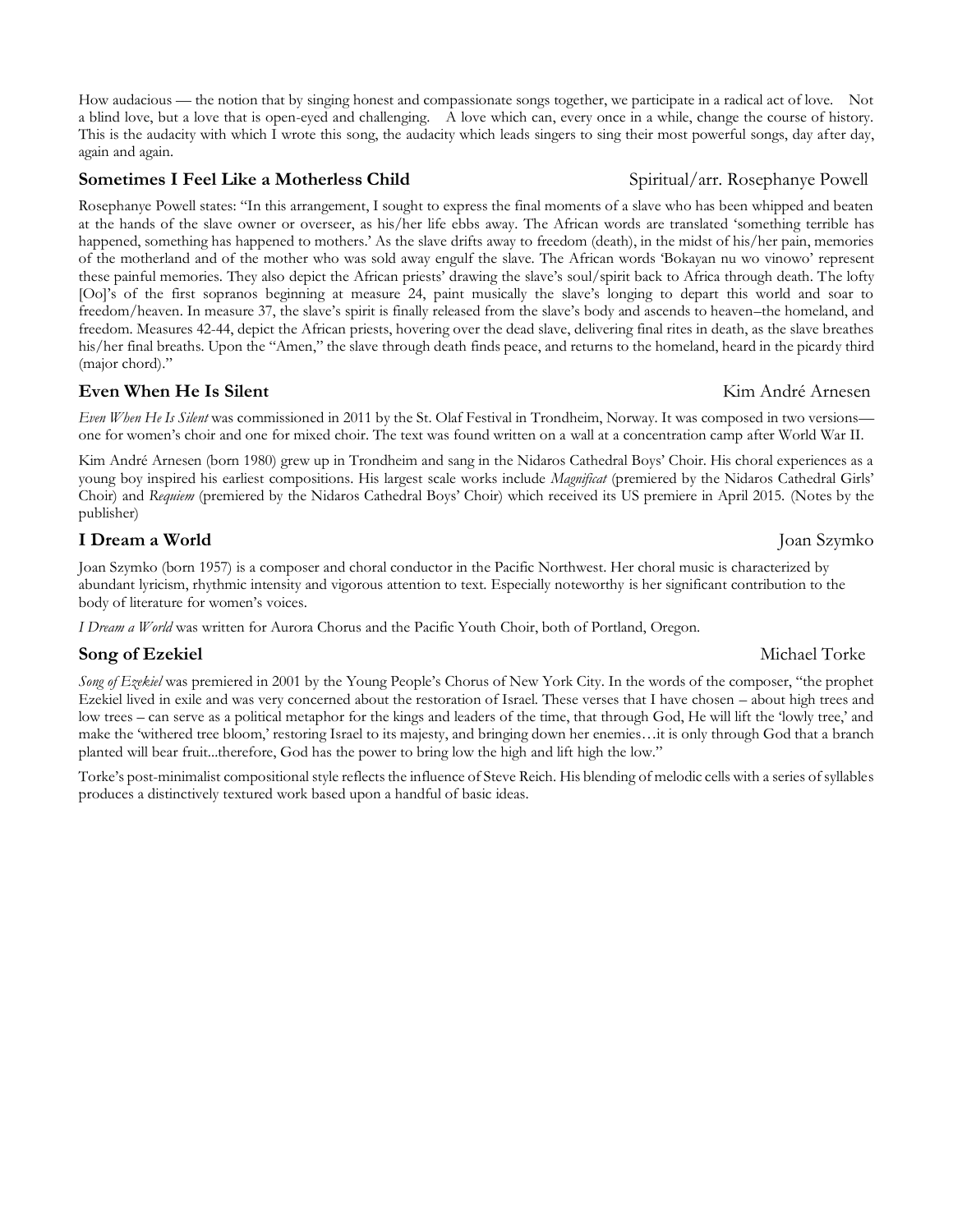**Friends of**  $\infty$ 

WOMEN'S CHOIR

**Conductor's Circle \$1,000 +** Anonymous (1) Ms. Linda Koon Bruce A. LaBar Doug and Jeanette MacCallum **Benefactor's Circle \$500 - \$999** Anonymous (1) **Platinum Circle \$250 - \$499** William and Patricia Harbison Mary Louise McCullough and Mike Wilson Rev. Nolan Huizenga Monique Muri **Gold Circle \$100 - \$249** Anonymous (2) Janet Allison Clark and Carolyn Baker Mr. and Mrs. John Balena George and St. Clair Blue Carol Callaway-Lane Mr. Robert Early Jeannette L. Ebelhar Jane and Mike Ferrell Ms. Patricia Fredericksen Mrs. Susan Hassell Dr. and Mrs. Robert W. Ikard Sylvia Leins Kathy McCartney Carol F. and Carl F. Smith, Jr. Anna Marie Toto **Silver Circle \$50 - \$99** Anonymous (2) Julie Birdsong Ellen Bonner Dr. Malinda Davenport Crisp Dawn Deaner Cherrie Farnette Tony Gosse Rogene R. Howard Ms. Peggy Hoyal Jocelyn and Jonathan Kasper Perry A. Macdonald Mr. and Mrs. John McClure Randy Moore and Cindy Netherton Barbara Rector Mr. and Mrs. Chip and Becky Smith **Bronze Circle \$1 - \$49** Anonymous (4) Ronnie S. Apter and Mark N. Herman John and Sally Mae Arnn Lynda Ernst Ann Harris Vanessa Jackson Wilma Jensen Karen Ann Krieger Lynda J. Miller Mr. and Mrs. Luke Terwilliger Mrs. Diane Wyckoff

Based upon gifts received January 1, 2016 through May 1, 2017